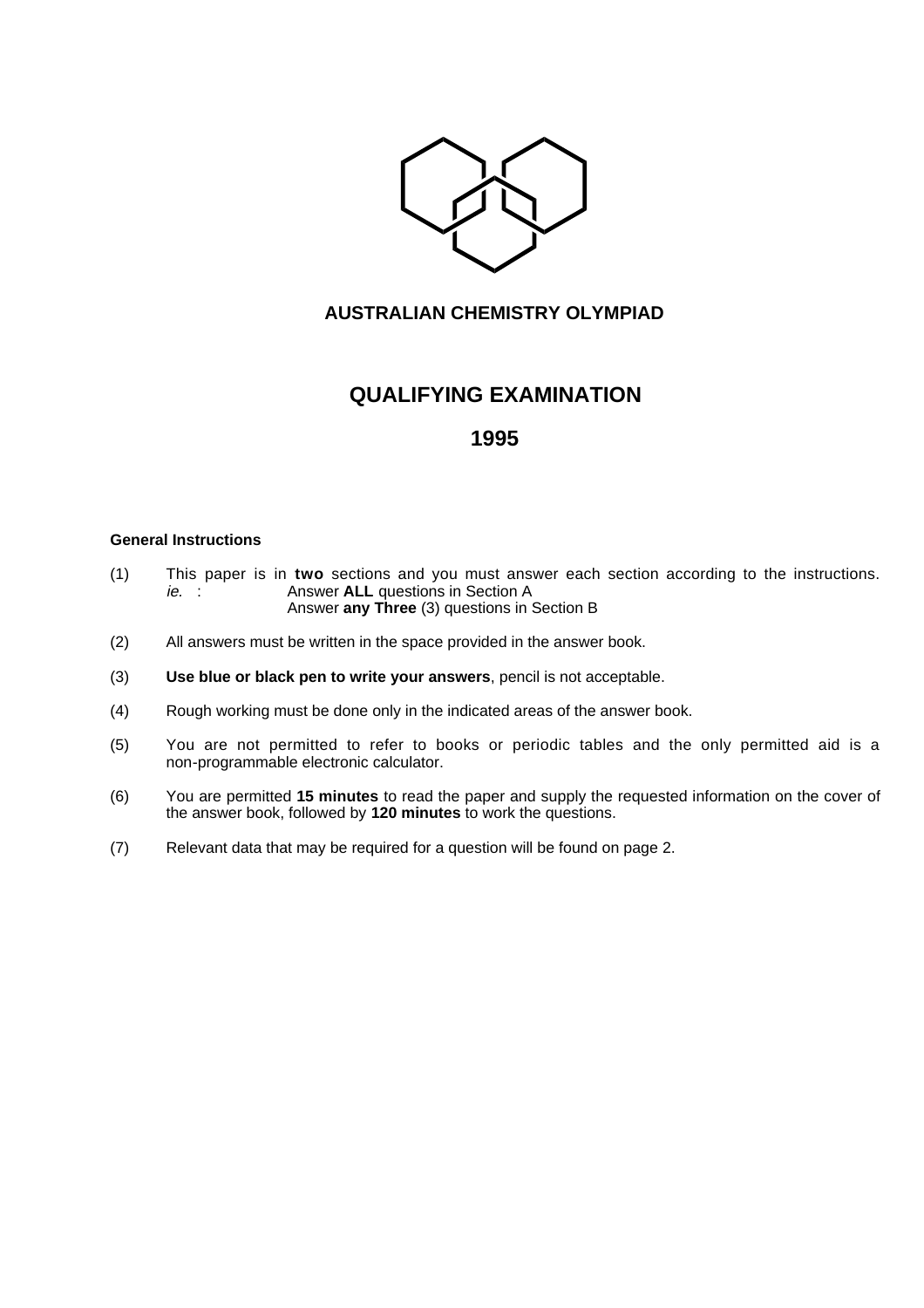| . .<br>I<br>i<br>. . |  |  |  |
|----------------------|--|--|--|
|                      |  |  |  |
|                      |  |  |  |
|                      |  |  |  |
|                      |  |  |  |

# **DATA**

| Avogadro constant                               | 6.02 x $10^{23}$ mol <sup>-1</sup>                                                                                                                                                                                                                                                                                                                                                                                                                       |  |  |  |  |
|-------------------------------------------------|----------------------------------------------------------------------------------------------------------------------------------------------------------------------------------------------------------------------------------------------------------------------------------------------------------------------------------------------------------------------------------------------------------------------------------------------------------|--|--|--|--|
| 1 faraday                                       | 96,486 coulombs                                                                                                                                                                                                                                                                                                                                                                                                                                          |  |  |  |  |
| 1 coulomb                                       | 1 amp sec                                                                                                                                                                                                                                                                                                                                                                                                                                                |  |  |  |  |
| Universal gas constant (R)                      | 8.314 J K <sup>-1</sup> mol <sup>-1</sup><br>8.206 x 10 <sup>-2</sup> L atm K <sup>-1</sup> mol <sup>-1</sup>                                                                                                                                                                                                                                                                                                                                            |  |  |  |  |
| Standard temperature and pressure (STP)         | 273 K and 101.3 kPa<br>$0^{\circ}$ C and 101.3 kPa<br>$0^{\circ}$ C and 1 atm                                                                                                                                                                                                                                                                                                                                                                            |  |  |  |  |
| Molar volume of ideal gas at STP                | 22.4L                                                                                                                                                                                                                                                                                                                                                                                                                                                    |  |  |  |  |
| Dissociation constant for water $(K_W)$ at 25°C | $10^{-14}$ mol <sup>2</sup> L <sup>-2</sup>                                                                                                                                                                                                                                                                                                                                                                                                              |  |  |  |  |
| Density of water $(25^{\circ}C)$                | 997 kg m <sup><math>-3</math></sup>                                                                                                                                                                                                                                                                                                                                                                                                                      |  |  |  |  |
| Density of molten wax                           | 700 kg m <sup>-3</sup>                                                                                                                                                                                                                                                                                                                                                                                                                                   |  |  |  |  |
| Acceleration due to gravity                     | $9.81 \text{ m s}^{-2}$                                                                                                                                                                                                                                                                                                                                                                                                                                  |  |  |  |  |
| Surface tension of water (25°C)                 | $0.072$ N m <sup>-1</sup>                                                                                                                                                                                                                                                                                                                                                                                                                                |  |  |  |  |
| Surface tension of molten wax                   | $0.020$ N m <sup>-1</sup>                                                                                                                                                                                                                                                                                                                                                                                                                                |  |  |  |  |
| Relative atomic masses:                         | 107.9<br>Al<br>10.81<br>26.98<br>B<br>Ag<br>79.90<br>$\mathsf{C}$<br>12.01<br>Ca<br>40.08<br>Br<br>CI<br>35.45<br>52.00<br>Co<br>59.93<br>Cr<br>Cu<br>63.55<br>F.<br>19.00<br>Fe<br>55.85<br>Ge<br>72.59<br>1.008<br>H.<br>4.003<br>He<br>126.9<br>Pb<br>207.2<br>24.31<br>Mg<br>L<br>16.00<br>N<br>14.01<br>Na<br>22.99<br>O<br>S<br>30.97<br>Rh<br>P.<br>102.9<br>32.06<br>Si<br>$\cup$<br>28.09<br>Ti<br>47.88<br>238.0<br>Xe<br>131.3<br>Zn<br>65.38 |  |  |  |  |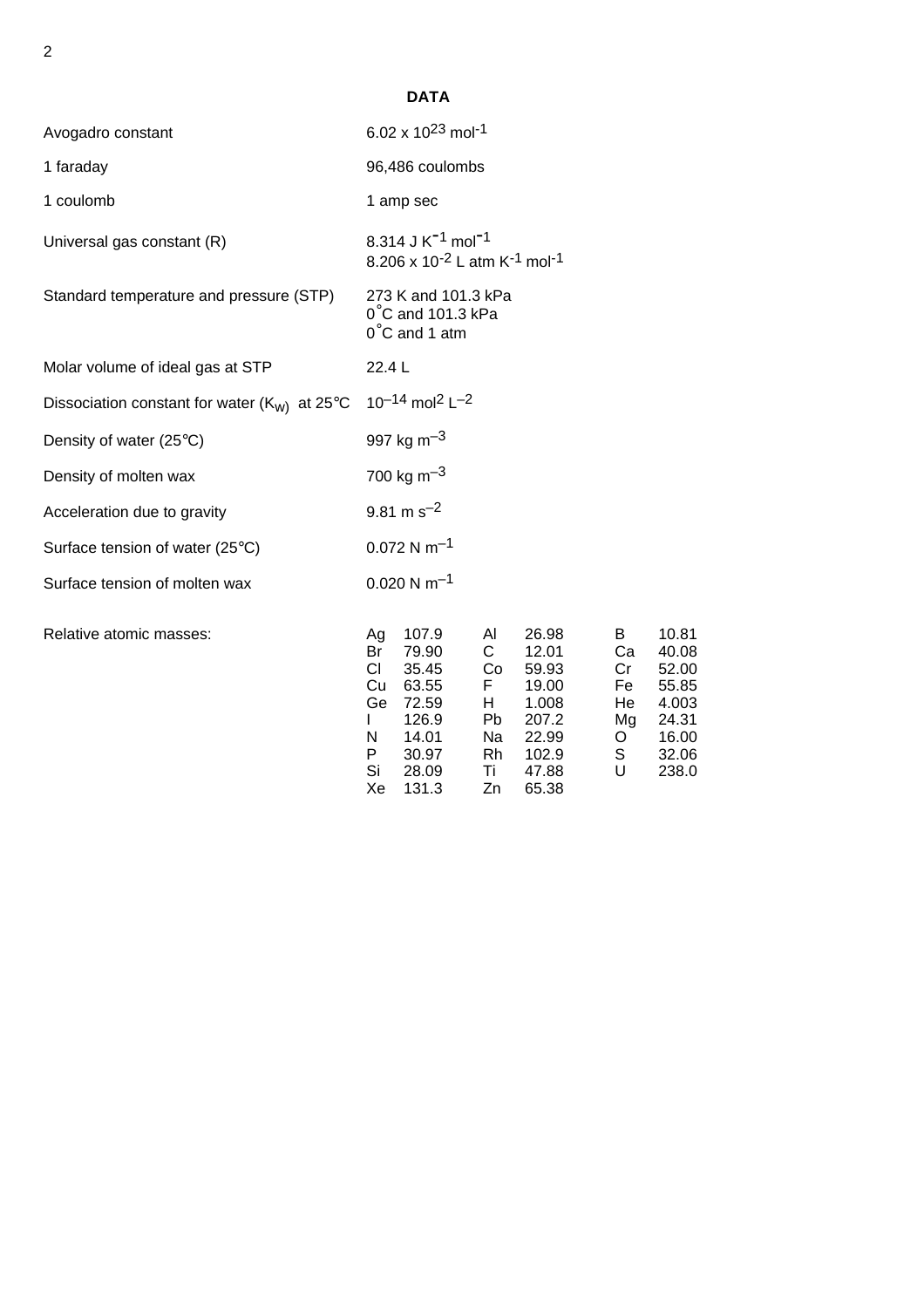#### 3

#### **SECTION A**

It is intended that candidates devote not more than **30 minutes to this section**. Answer **ALL** fifteen (15) questions in this section. Only one choice is allowed per question and this should be made by clearly crossing the chosen answer box in **the answer book**. If you make a mistake **correct it clearly** so that the examiners can read your answer.

#### **Q1** The reaction represented by the equation

 $xA + yB \longrightarrow$  products

is started by mixing 1.00 mol of **A** with 2.00 mol of **B** in a 1.00 L container at a certain temperature. These concentrations are measured after a certain time.

| Substance | Concentration |
|-----------|---------------|
|           | 0.875         |
| [R]       | 1 81          |

Which is the x/y ratio in this reaction?

- **A** 1/2
- **B** 2/1
- **C** 0.875/1.81
- **D** 0.125/0.19
- **E** 0.19/0.125
- **Q2** The amount of 12.3 g of MgSO<sub>4</sub>.7H<sub>2</sub>O is dissolved in 87.7 g of H<sub>2</sub>O. The density of the solution is 1.06 g mL $^{-1}$  (T=20°C). What is the molarity of the solution?
	- **A** 0.49 M
	- **B** 0.53 M
	- **C** 0.59 M
	- **D** 0.62 M
	- **E** 0.67 M
- **Q3** The vapour pressure of H<sub>2</sub>O at 25°C is 23.8 mm of mercury. If 34.0 mL of O<sub>2</sub> are collected over water at 740 mm of mercury and  $25^{\circ}$ C, what will be the volume of dry O<sub>2</sub> at 0°C and 760 mm of mercury?
	- **A** 29.4 mL
	- **B** 30.3 mL
	- **C** 32.0 mL
	- **D** 33.1 mL
	- **E** 28.9 mL
- **Q4** Which electronic transition occurs with the greatest release of energy in a hydrogen atom?

| A | $n = 2 \rightarrow n = 3$ |
|---|---------------------------|
| В | $n=3 \rightarrow n=9$     |

- **C**  $n = 9 \rightarrow n = 3$
- **D**  $n = 3 \rightarrow n = 2$
- **E**  $n = 9 \rightarrow n = 2$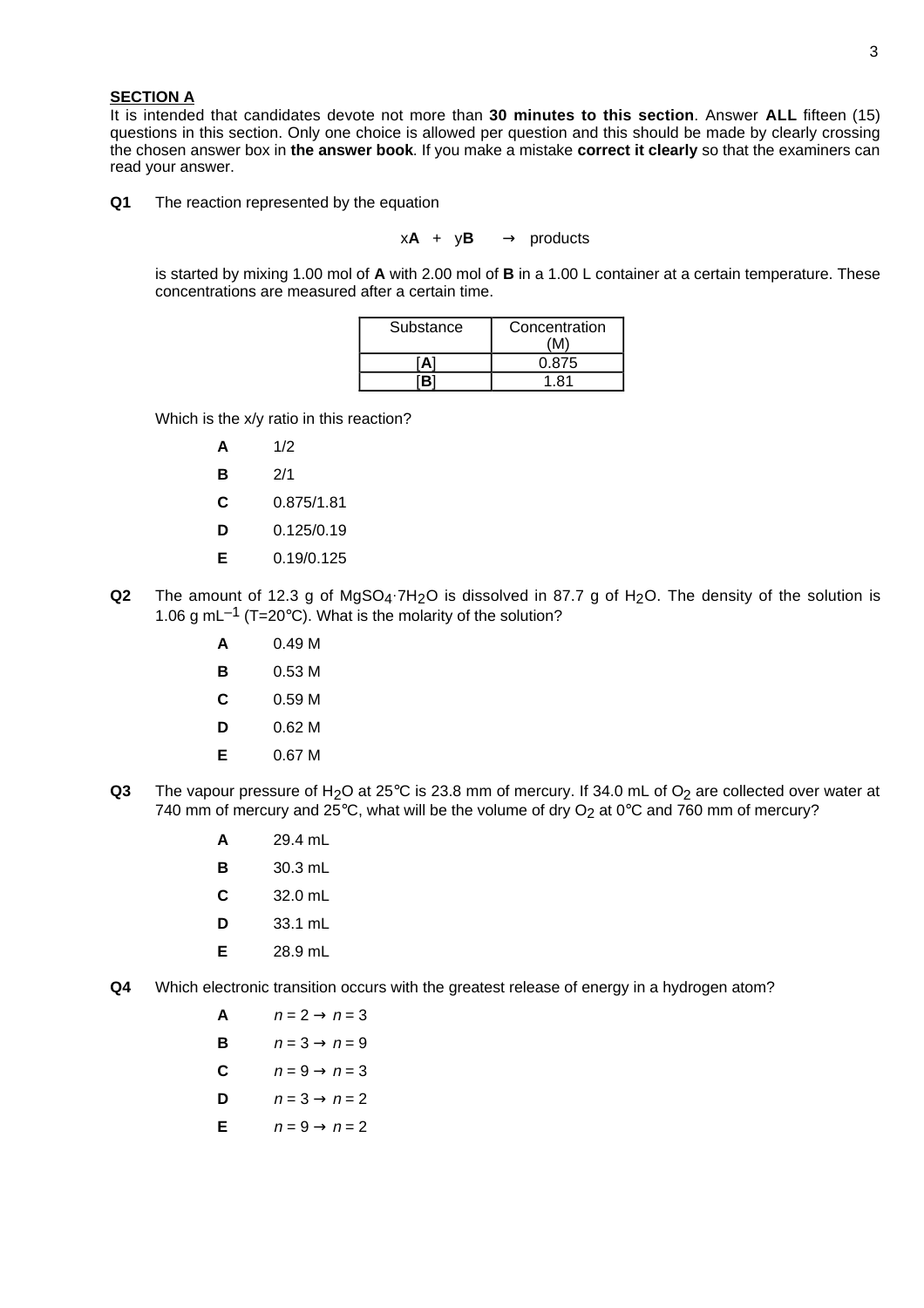**Q5** Which pair of the following elements would form a compound with 1:2 stoichiometry?

| Element | Electron configuration                                                          |
|---------|---------------------------------------------------------------------------------|
| W       | $1s^2 2s^2 2p^4$                                                                |
|         | $1s^{2}2s^{2}2p^{6}3s^{1}$                                                      |
|         | $1s^{2}2s^{2}2p^{6}3s^{2}$                                                      |
|         | 1s <sup>2</sup> 2s <sup>2</sup> 2p <sup>6</sup> 3s <sup>2</sup> 3p <sup>3</sup> |

- **A W** and **X**
- **B W** and **Y**
- **C X** and **Y**
- **D Y** and **Z**
- **E X** and **Z**
- **Q6** Which set of species is arranged in order of increasing O—N—O bond angle?
	- **A**  $NO_2^-, NO_2, NO_2^+$ **B**  $NO_2$ ,  $NO_2^-$ ,  $NO_2^+$ **C**  $NO_2^+$ ,  $NO_2$ ,  $NO_2^-$
	- **D**  $NO_2$ ,  $NO_2^+$ ,  $NO_2^-$
	- **E**  $NO_2^-, NO_2^+, NO_2$
- **Q7** The fact that Pt(NH<sub>3</sub>)<sub>2</sub>Cl<sub>2</sub> exists in two different isomeric forms offers evidence that geometry is
	- **A** octahedral
	- **B** trigonal planar
	- **C** tetrahedral
	- **D** square planar
	- **E** trigonal bipyramidal
- **Q8** Consider this reaction at equilibrium.

 $2SO_2(g) + O_2(g)$   $\longrightarrow$   $2SO_3(g)$   $\Delta H^{\circ} = -198$  kJ

Which of these changes would cause an increase in the  $SO<sub>3</sub>/SO<sub>2</sub>$  mole ratio?

- **A** adding a catalyst
- **B** removing  $O_2(g)$
- **C** decreasing the temperature
- **D** decreasing the pressure
- **E** none of the above
- **Q9** A weak monoprotic acid (25.0 mL of a 0.10 M solution) is titrated to a phenolphthalein end-point with a 0.10 M solution of NaOH. Which statement about this titration is true?
	- **A** The volume required will be less than 25.0 mL.
	- **B** The pH at the equivalence point will be less than 7.
	- **C** The solution will be colourless after 27.0 mL of NaOH have been added.
	- **D** The  $[H^+] = [OH^-]$  at the equivalence point.
	- **E** The pH at the equivalence point will be above 7.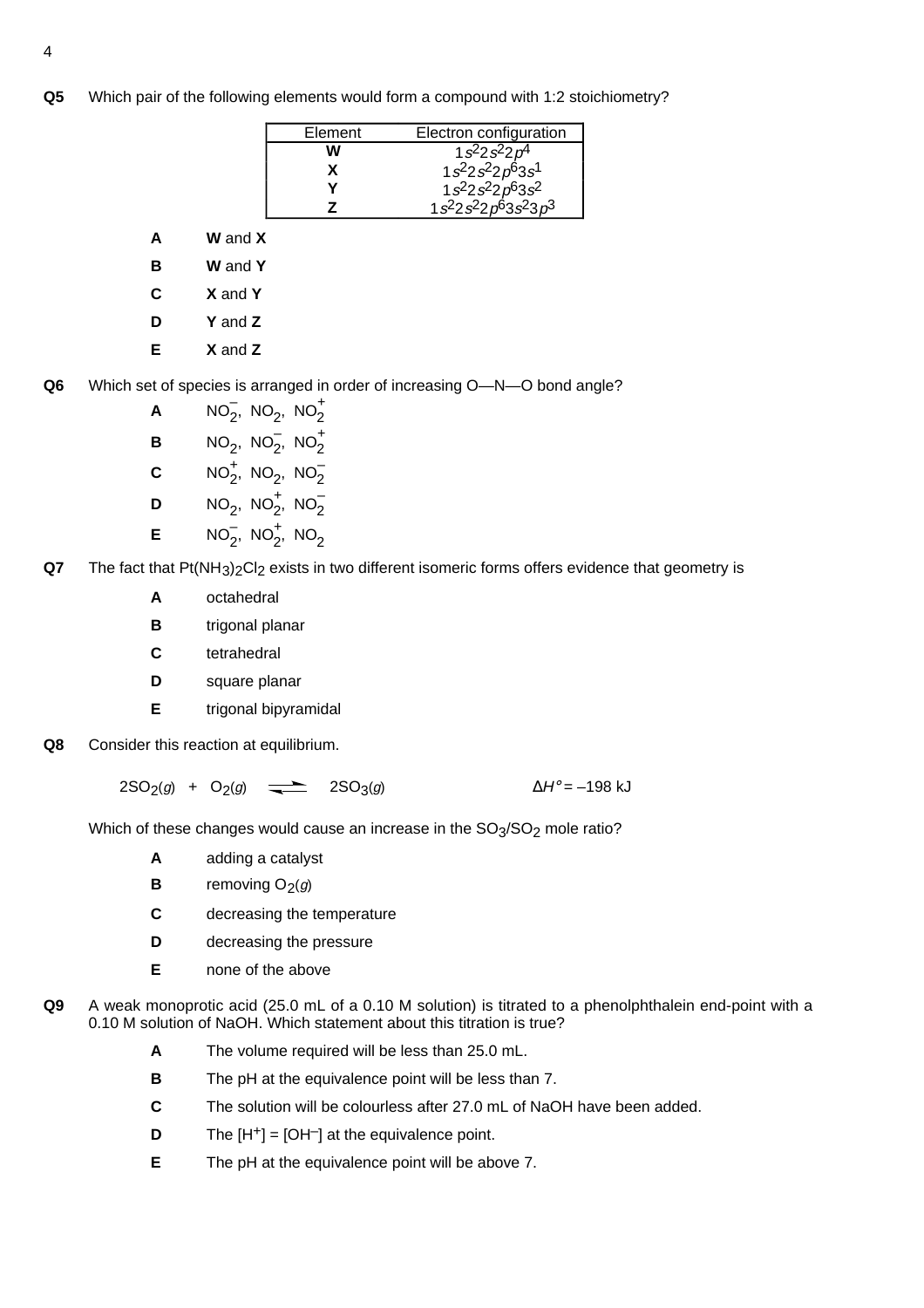- **Q10** The solubility product,  $K_{sp}$ , of PbI<sub>2</sub>(s) is 1.4 x 10<sup>-8</sup> at 25°C. What is the solubility of PbI<sub>2</sub> in moles per litre?
	- **A**  $1.2 \times 10^{-4}$
	- **B**  $1.5 \times 10^{-3}$
	- **C**  $1.9 \times 10^{-3}$
	- **D**  $2.4 \times 10^{-3}$
	- **E**  $1.7 \times 10^{-4}$
- **Q11** Which is predicted to be most soluble in water?
	- $A$   $C_2H_6$
	- **B** C<sub>2</sub>H<sub>5</sub>OH
	- $C$   $C_2H_4Cl_2$
	- **D**  $(C_2H_5)_{2}O$
	- $E$   $(C_2H_5)_3COH$
- **Q12** If solid nickel metal was added to separate aqueous solutions each containing 1 M concentrations of Ag+,  $Cd<sup>2+</sup>$ , Cu<sup>2+</sup> and Sn<sup>2+</sup> ions, how many metals would plate out, based on the given standard reduction potentials?

| <b>Standard Reduction Potentials</b> |            |  |
|--------------------------------------|------------|--|
| $Cu2+/Cu$                            | 0.16V      |  |
| $Ag^{+/Ag}$                          | 0.799 V    |  |
| $\overline{Sn^{2+/Sn}}$              | $-0.141$ V |  |
| $Ni2+/Ni$                            | $-0.236$ V |  |
| $Cd2+/Cd$                            | $-0.400V$  |  |

- **A** zero
- **B** one
- **C** two
- **D** three
- **E** four
- **Q13** Use the given bond energies and the equation to calculate the H—F bond energy in kJ mol<sup>-1</sup>.

$$
H_2(g) + F_2(g) \longrightarrow 2HF(g) \qquad \Delta H = -541 \text{ kJ}
$$

| <b>Bond Energies</b> |     |  |
|----------------------|-----|--|
| (kJ mol-             |     |  |
| H2                   | 436 |  |
|                      | 153 |  |

- **A** 1130 **B** 48 **C** 565 **D** 294.5
- **E** 24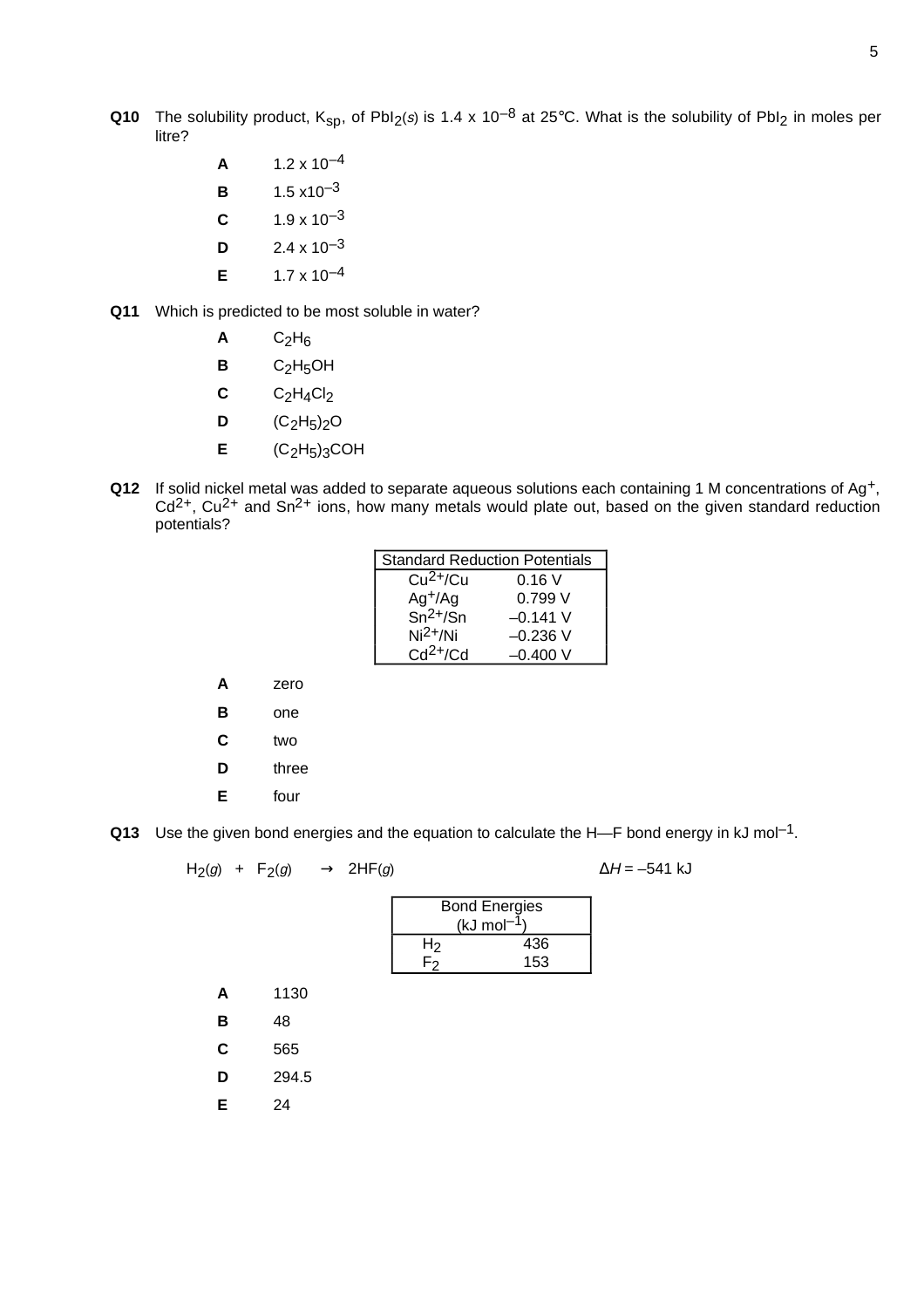**Q14** Given the acids and their K<sub>a</sub> values listed in the following table, which sequence lists the corresponding anions in order of base strength?

|   |                                         | Equilibrium values for $K_a$ at 25°C |                                                 |
|---|-----------------------------------------|--------------------------------------|-------------------------------------------------|
|   |                                         | $HC2H3O2$                            | $1.8 \times 10^{-5}$                            |
|   |                                         | <b>HCN</b>                           | $6.2 \times 10^{-10}$<br>7.2 x 10 <sup>-4</sup> |
|   |                                         | НF                                   |                                                 |
| А | $CN^{-}$ , $C_2H_3O_2$ , F <sup>-</sup> |                                      |                                                 |
| n |                                         | $\bigcap_{n=1}^{\infty}$             |                                                 |

- **B**  $C_2H_3O_2^ ^{-}_{2}$ , CN<sup>-</sup>, F<sup>-</sup> **C** F<sup>-</sup>,  $C_2H_3O_2^{-}$  $\frac{1}{2}$ , CN<sup>-1</sup>
- **D** F<sup>-</sup>, CN<sup>-</sup>, C<sub>2</sub>H<sub>3</sub>O<sub>2</sub> 2 **E** CN<sup>-</sup>, F<sup>-</sup>, C<sub>2</sub>H<sub>3</sub>O<sub>2</sub> 2
- **Q15** Among the compounds below select those from which propyl butanoate would be synthesised under favourable reaction conditions and reaction yield.
	- a  $CH_3CH_2CH_2COMH_2$ <br>b  $H_2SO_4$
	- b  $H_2SO_4$ <br>c CH<sub>3</sub>CH
	- $\overline{c}$  CH<sub>3</sub>CH<sub>2</sub>COCl<br>d CH<sub>3</sub>CH<sub>2</sub>CH<sub>2</sub>CH<sub>2</sub>C
	- d CH<sub>3</sub>CH<sub>2</sub>CH<sub>2</sub>COOH<br>e CH<sub>3</sub>CH<sub>2</sub>CH<sub>2</sub>CH<sub>2</sub>OH
	- e CH<sub>3</sub>CH<sub>2</sub>CH<sub>2</sub>CH<sub>2</sub>OH<br>f CH<sub>3</sub>CH<sub>2</sub>CH<sub>2</sub>COOCC
	- f CH3CH2CH2COOCOCH2CH2CH3 (acetic anhydride)<br>g CH3CH2CH2OH
	- CH<sub>3</sub>CH<sub>2</sub>CH<sub>2</sub>OH
		- **A** c, d
		- **B** c, e
		- **C** e, g
		- **D** a, b, c
		- **E** b, d, g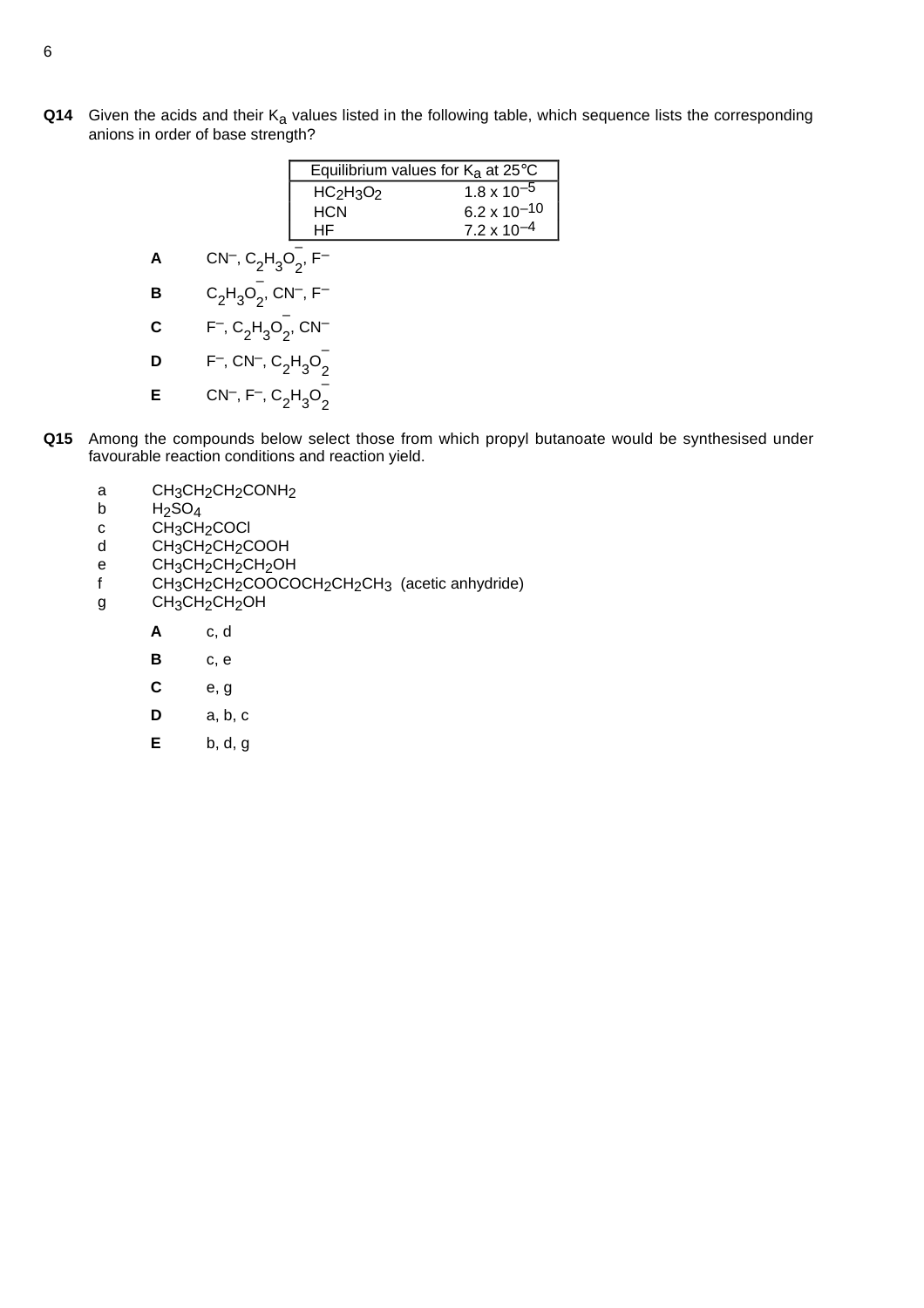#### **SECTION B**

Answer any three (3) questions in this section.

Candidates are advised that the correct use of significant figures will be taken into consideration when marking answers to these problems. Candidates are also advised that steps to the solution of problems must be clearly explained. Marks will be deducted for untidy and poorly explained answers.

#### **Q16**

When water contacts with glass it wets the surface, travelling as a thin film. If a glass tube with a thin bore down the centre (a capillary tube) is placed vertically in a container of water (see Figure 1) the water will wet the inside. The meniscus will become concave as the thin film of water travels up the inside surface of the capillary. The requirement for the meniscus to keep its hemispherical shape pulls a column of water up the capillary tube behind it. The pressure acting at the base of the meniscus to pull this column of water up is given by the general equation;

$$
P=\frac{2\gamma}{r}
$$

where, γ is the surface tension of the liquid, in this case water. The water will continue to rise until the weight of the water above the water level in the container exerts a pressure equal and opposite to the pressure due to the surface tension.



- (a) For a capillary tube 0.4 mm in diameter how high would you expect the water to rise?
- (b) (i) A bundle of fibres can also provide a system of capillaries for the transport of liquids. A good example is given in Figure 2 where the tubular space between the fibres of a candle wick can transport molten wax up to a flame. The capillary tubes in this case can be given an approximate radius, r. If the radius, R, of an average fibre is 0.05 mm then what would be the longest candle wick possible?
	- (ii) Why is this height never attained in practice?
- (c) Name two systems where capillary transport of fluids is important.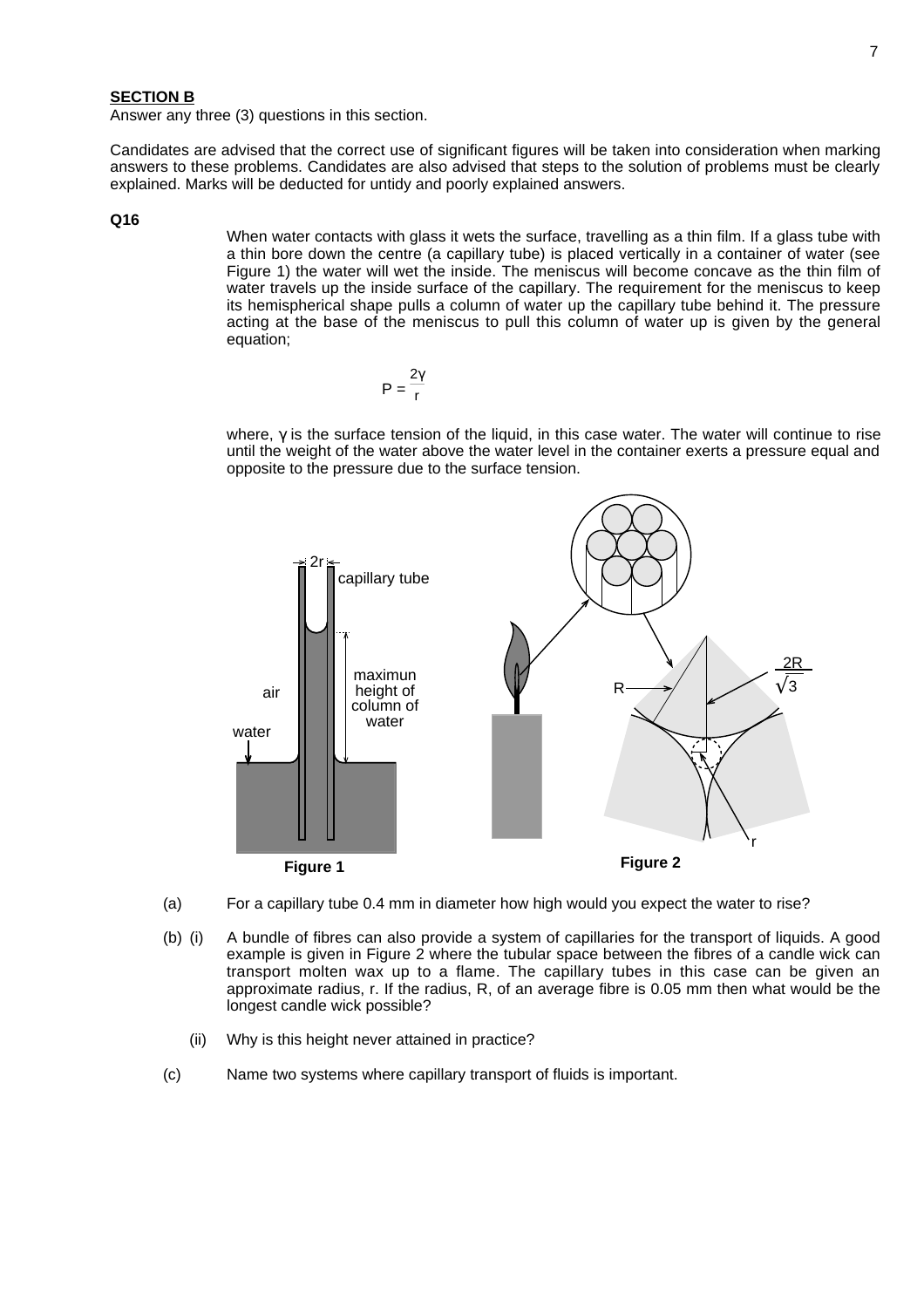**Lattice energy**  $(\Delta H^0)$  can be defined as the energy change that occurs when gaseous ions are packed to form an ionic solid ie.  $M^+(g)$  +  $X^-(g)$   $\rightarrow$   $MX(s)$ . Lattice energy is always exothermic and hence has a negative sign. It is directly proportional to the product of the numerical charges of the ions and inversely proportional to the internuclear distance, **d**, between neighbouring oppositely charged ions.

- (a) Given that LiCl and SrO have the same structure and similar values of **d**, which would be expected to have the larger lattice energy and by how much?
- (b) Arrange the following ionic compounds in order of increasing lattice energy: KBr, NaF, MgBr2,  $KF$  and MgF<sub>2</sub>.

Theoretical values of lattice energy can be used to determine the enthalpy of formation  $(\Delta H^0_F)$ of an ionic solid (eg. MX) using a thermochemical cycle known as a **Born-Haber cycle**:



According to Hess's law  $\Sigma \Delta H = 0$  in a thermochemical cycle,

ie.  $-\Delta H^0F + \Delta H_1 + \Delta H_2 + \Delta H_3 + \Delta H_4 + \Delta H^0L = 0$ 

where  $\Delta H^0F = \text{enthalpy of formation of MX(s)}$ ;  $\Delta H_1$  = enthalpy of sublimation of M(s);<br> $\Delta H_2$  = 0.5 D(X<sub>2</sub>) {D(X<sub>2</sub>) is the b  $(D(X_2)$  is the bond dissociation energy for  $X_2$ ;  $\Delta H_3$  = ionisation energy for  $M(g) \rightarrow M^+(g) + e^-$ ;  $\Delta H_4$  = electron affinity for  $X(g)$  +  $e^ \rightarrow$   $X^-(g)$ ; and  $\Delta H^O$ <sub>L</sub> = lattice energy of MX(s).

| Table 1                  |                                            |                                                         |  |
|--------------------------|--------------------------------------------|---------------------------------------------------------|--|
| Lattice energy           | $-911$ kJ mol <sup>-1</sup> (NaF)          | $-2910 \text{ kJ} \text{ mol}^{-1}$ (MgF <sub>2</sub> ) |  |
| 1st ionisation energy    | 496 kJ mol <sup>-1</sup> (Na)              | 738 kJ mol <sup>-1</sup> (Mg)                           |  |
| 2nd ionisation energy    | 4560 kJ mol <sup>-1</sup> (Na)             | 1450 kJ mol <sup>-1</sup> (Mg)                          |  |
| Enthalpy of sublimation  | 108 kJ mol <sup>-1</sup> (Na)              | 141 kJ mol <sup>-1</sup> (Mg)                           |  |
| Electron affinity        | $-332$ kJ mol <sup>-1</sup> (F)            |                                                         |  |
| Bond dissociation energy | 155 kJ mol <sup>-1</sup> (F <sub>2</sub> ) |                                                         |  |

- (c) Construct a Born-Haber cycle for NaF(s) and determine the enthalpy of formation  $(\Delta H^0F)$  using the data in Table 1.
- (d) Repeat the exercise for  $MgF_2(s)$  using the data in Table 1.
- (e) With reference to the data given in Table 1, explain why magnesium reacts with fluorine to give  $MgF_2(s)$  and not MgF(s) whereas sodium forms NaF(s) and not NaF $_2(s)$ ?

**Q17**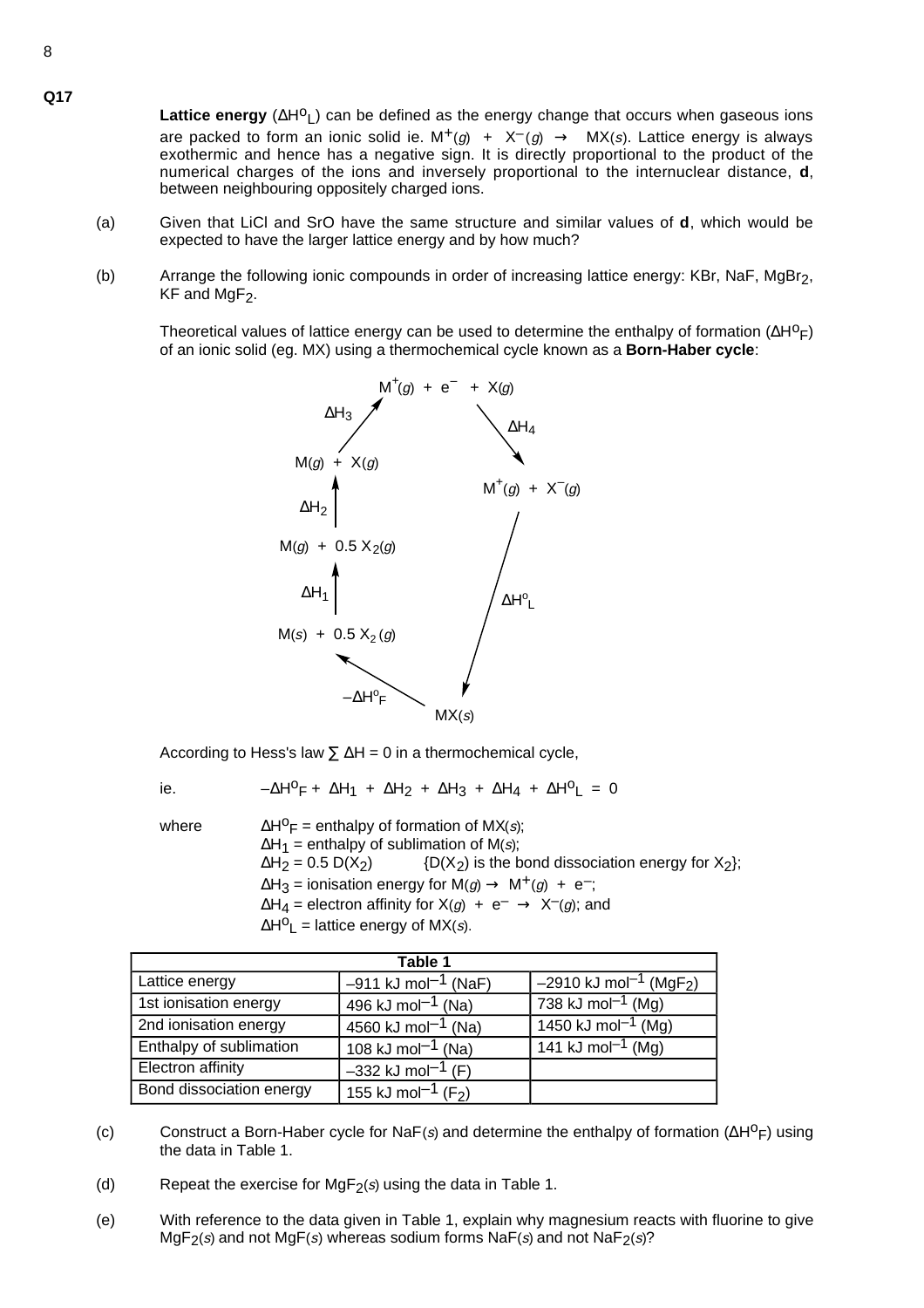(a) The volumetric analysis of lead can be accomplished by an indirect process which involves chromate ion and iodine.

> The lead, as Pb<sup>2+</sup>, is initially treated with excess chromate ion ( $CrO<sub>4</sub><sup>2–</sup>$ ) to yield insoluble lead chromate.

Write a balanced equation for this reaction.

(b) The lead chromate is isolated and dissolved in hydrochloric acid to afford lead chloride and dichromate ion (Cr<sub>2</sub>O<sub>7</sub><sup>2–</sup>), which is present as H<sub>2</sub>Cr<sub>2</sub>O<sub>7</sub>.

Write a balanced equation representing the reaction of  $CrO<sub>4</sub><sup>2–</sup>$  with H<sup>+</sup> to afford  $Cr<sub>2</sub>O<sub>7</sub><sup>2–</sup>$ 

(c) and hence

Write a balanced overall equation for the reaction of lead chromate with HCl.

(d) In acidic solution Cr<sub>2</sub>O<sub>7</sub><sup>2–</sup> reacts with iodide to yield Cr<sup>3+</sup> and iodine.

Write half equations for the reduction of dichromate ion and the oxidation of iodide ion.

- (e) Using all the above information show that 1 mole of Pb<sup>2+</sup> ultimately liberates  $\frac{3}{2}$  moles of iodine.
- (f) Iodine can be determined by reaction with thiosulfate, a reaction which reduces iodine to iodide and oxidises thiosulfate (S<sub>2</sub>O<sub>3</sub><sup>2–</sup>) to dithionate (S<sub>4</sub>O<sub>6</sub><sup>2–</sup>).

Using the half equation method deduce a balanced equation for the reaction of iodine with thiosulfate, and hence show that overall 1 mL of 1 M Na<sub>2</sub>S<sub>2</sub>O<sub>3</sub> equates to 0.06907 g of Pb<sup>2+</sup>.

(g) A sample of technical grade PbO (1.000 g) was analysed **via** its chromate and the solution containing the H<sub>2</sub>Cr<sub>2</sub>O<sub>7</sub> diluted to a final volume of 200.0 mL, with distilled water. A 25.0 mL sample of this solution was reacted with an excess of potassium iodide. The liberated iodine required 15.57 mL of 0.1050 M  $Na<sub>2</sub>S<sub>2</sub>O<sub>3</sub>$  to achieve an endpoint to the titration.

What was the % by weight of lead in the original sample of PbO?

- (h) What was the % purity of the PbO?
- (i) What indicator might reasonably have been used to detect the endpoint in the iodine/thiosulfate titration?
- (j) In general what elements will interfere with this analysis for lead?
- (k) Name one specific element which will interfere with the analysis.

#### **Q18**